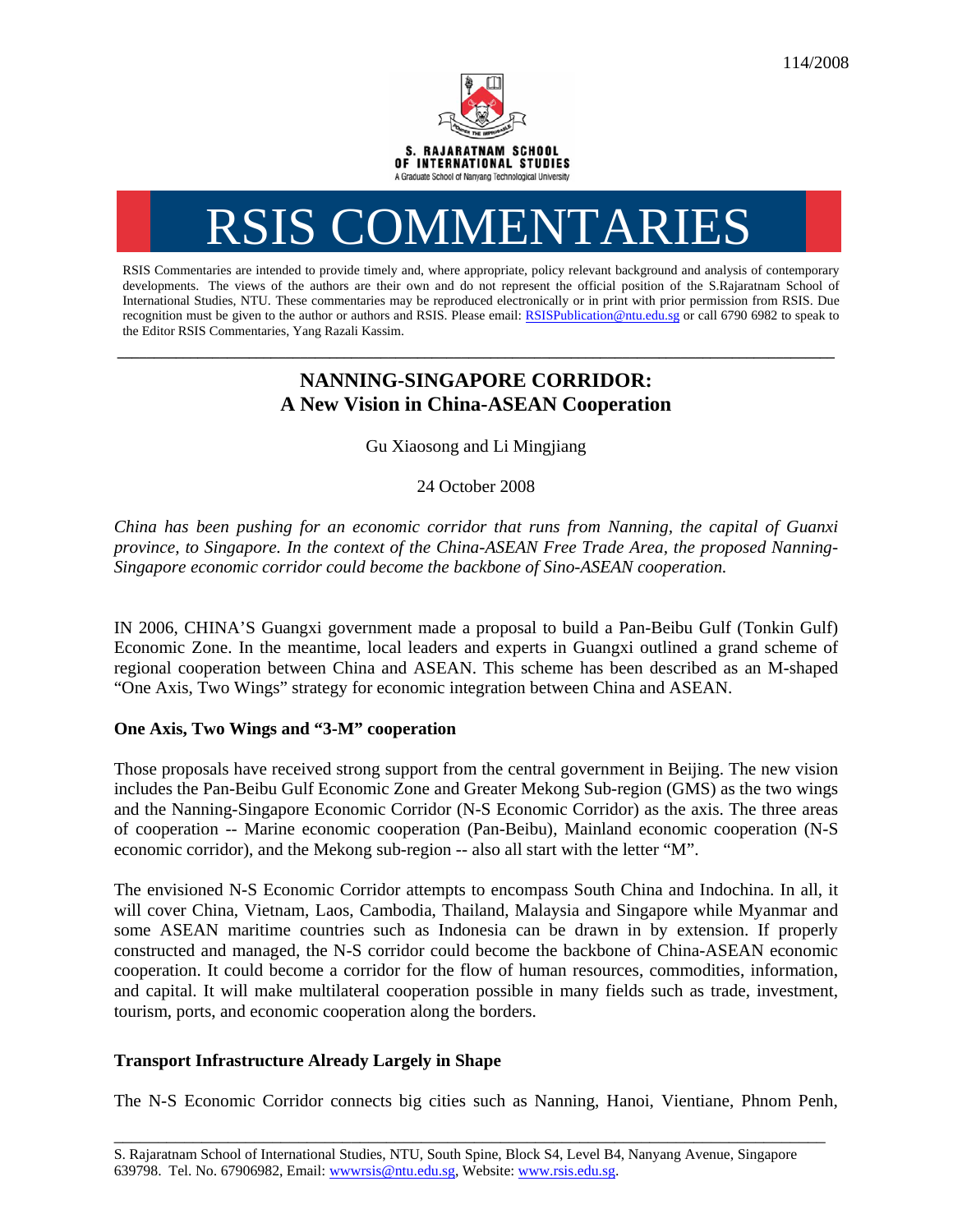Bangkok, Kuala Lumpur and Singapore. It is the most convenient passage that connects China with Southeast Asia. The linear distance between Nanning, the capital city of Guangxi, and Singapore is about 3000 kilometers. If the two cities are linked by highways and railways, it will take only two days from Nanning to Singapore by land transport. The terrain that this corridor passes through is mostly plain and small hills, which makes it much easier to build the necessary transport infrastructure.

Now the railway from Nanning has been connected with Vietnam's North-South railway. From South Vietnam, the railway link can be extended into Cambodia, Thailand, Malaysia, and eventually reach Singapore. The sections from Nanning to the Vietnam-Cambodia border and from the Cambodia-Thailand border to Singapore have been completed and are now in operation.

Only the 300-kilometer stretch from Phnom Penh to Hanoi needs to be built from scratch. The railway tracks from Nanning to Hanoi have already been standardized. To make the N-S railway connection operational, the tracks in other sections have to be standardized to make them compatible with the Nanning-Hanoi rail tracks.

A highway connecting Nanning and Singapore is not a technically daunting challenge either. The highway between Nanning and Youyiguan (a Chinese city bordering Vietnam) has been connected to Vietnam's No.1 highway, linking the north and the south of Vietnam, which connects with the road network in Laos, Cambodia, and Thailand. The Nanning-Youyiguan highway had been completed in 2005 and the highway linking Nongkhai-Bangkok-Kuala Lumpur-Singapore also already exists.

At present, only 500 kilometers of road from the China-Vietnam border to Vientiane needs to be built or revamped. After finishing the entire expressway from Nanning to Singapore, it will be the most important transport passage between China and the Indochinese countries. Before this N-S highway is completed, the alternative road is from Central Vietnam's Vinh city to Laos' Vientiane or the section from Quangtri, a city in central Vietnam, to Savanakhet in Laos and then to Thailand's Khon Kaen.

This envisioned transport artery has been proven feasible. Jointly sponsored by China's National General Sports Bureau and the local Guangxi government, the China-ASEAN International Car Rally Race was successfully held twice, in 2006 and 2007 respectively. Drivers in the two races largely followed the routes of the N-S corridor.

#### **A Backbone for China-ASEAN Relations**

Seven out of 11 countries in the China-ASEAN Free Trade Area are located in the N-S economic corridor. The economic corridor will greatly promote China-ASEAN investment, trade, and tourism, as well as social and cultural exchanges in this region. It is likely to contribute to further division of labour in the industrial chains between China and ASEAN countries that is already taking place in some industries, in particular in the electronics industry.

With improved transport network, many of the labour-intensive industries in Guangdong that are now considering relocating their production may opt for the Indochina countries as their new manufacturing base. It will boost various service industries in all the countries that are involved. Consequently, it could contribute to the economic growth of those less developed countries in ASEAN, namely Laos and Cambodia, thus boosting further economic integration in ASEAN itself. This economic corridor can also link the two "wings" -- the Greater Mekong Sub-region and the Pan-Beibu economic zone.

Once the railways and highways between China and Singapore are built, it will take only about two days to drive from the China-Vietnam border to Singapore. Given the numerous excellent tourist attractions along the corridor, the tourism windfall could bring immediate economic benefits for all